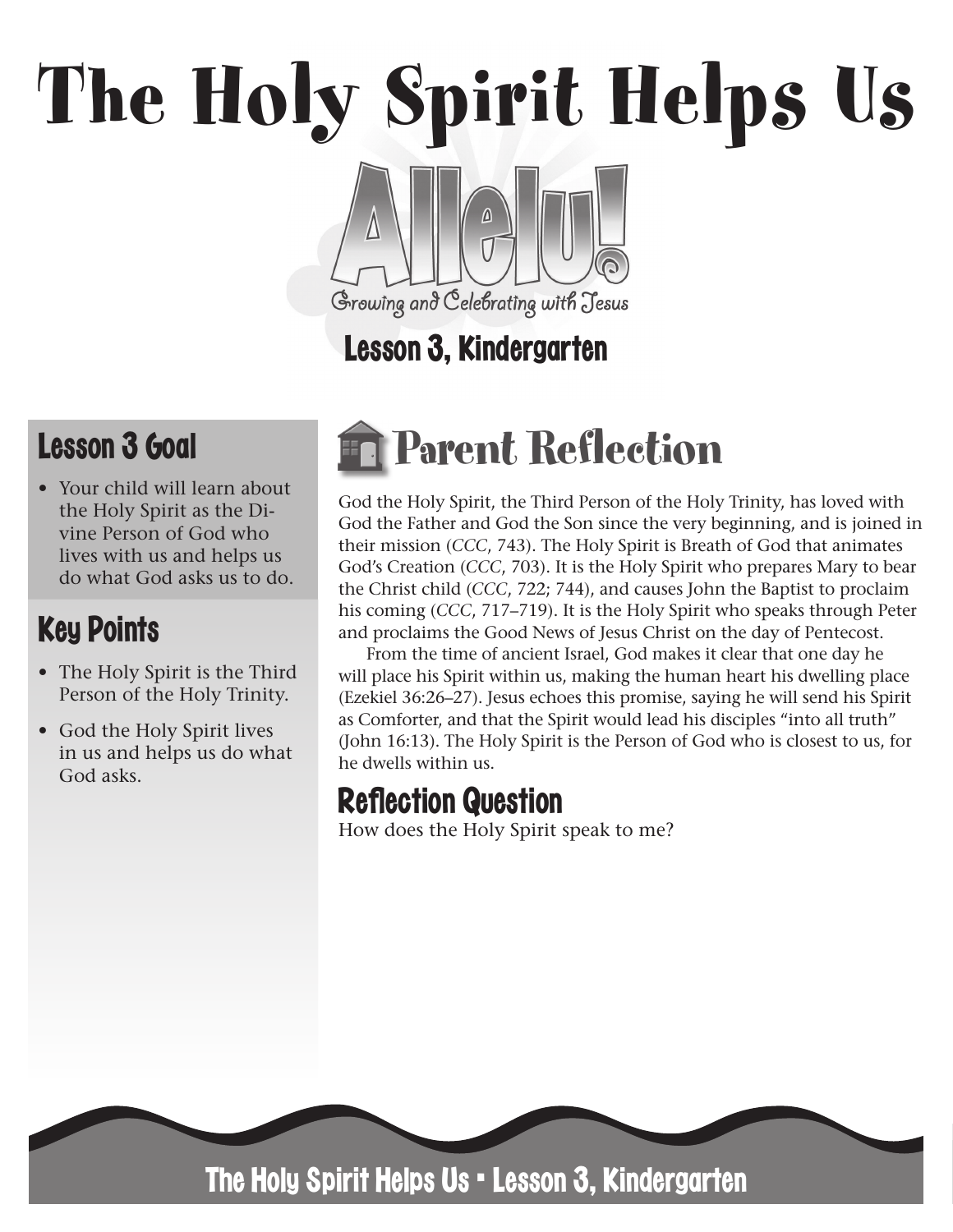#### Lesson Preparation

Before inviting your child to sit with you for lesson time, prepare all materials.

#### **Materials**

- ❏ Family Activity Sheet
- ❏ crayons, colored pencils, or markers
- ❏ four balloons
- ❏ string
- $\Box$  white drawing paper, 8.5" x 11", cut into quarters
- ❏ tape
- ❏ Activity Master #2 Saint Page (Keep the saint's pages from each lesson to gather together a Communion of Saints Book created by your child.)

#### **Preparation Steps**

- ❏ Make sure your child has a copy of Activity Master #2 (included with this lesson).
- ❏ Blow up the balloons.
- ❏ Cut string (about 2 feet long) and attach to each balloon.
- ❏ Create a model "Holy Spirit balloon" by drawing on a piece of paper a picture of something good that the Holy Spirit helps us do (example: protects us).
- ❏ Be prepared to tape your picture to a blown-up balloon with a string attached.

#### **Gathering**

Create a prayerful space. You might place a candle on the table, or set a cross in front of you. Invite your child to join you in quietly preparing for prayer.

Say the following or similar words: "Now that we are in this prayerful space, let us find the quiet in our hearts so we can talk with God."

Sit together for several seconds of shared silence.

Say, "Today, we are going to pray that we can come to know God more. We will use words and movements. Please listen and do what I do so that you can join me in prayer."

#### **Begin in prayer:**

Make the Sign of the Cross together or bless your child by tracing a cross on his or her forehead: "In the name of the Father, and of the Son, and of the Holy Spirit. Amen."

*"In the name of God the Father, who gave us the seas,"* 

*•* Cup hands near waist.

#### *"and the earth,"*

*•* Extend arms to create a circle in front of you, touching fingertips, arms at about shoulder height.

*"and the skies."* 

*•* Straighten arms and extend above head, fingertips pointing up.

*"And in the name of God the Son, who teaches us all about love,"* 

*•* Brings hands to place over heart.

*"that God loves us"* 

*•* Keep hands on heart.

*"and that God wants us to love each other."* 

*•* Hug yourself.

*"And in the name of God the Holy Spirit"* 

*•* Extend arms above head again.

*"who comes to us"* 

*•* Bring arms down to touch forehead with fingertips.

*"in many"* 

*•* Move fingertips to lips.

The Holy Spirit Helps Us • Lesson 3, Kindergarten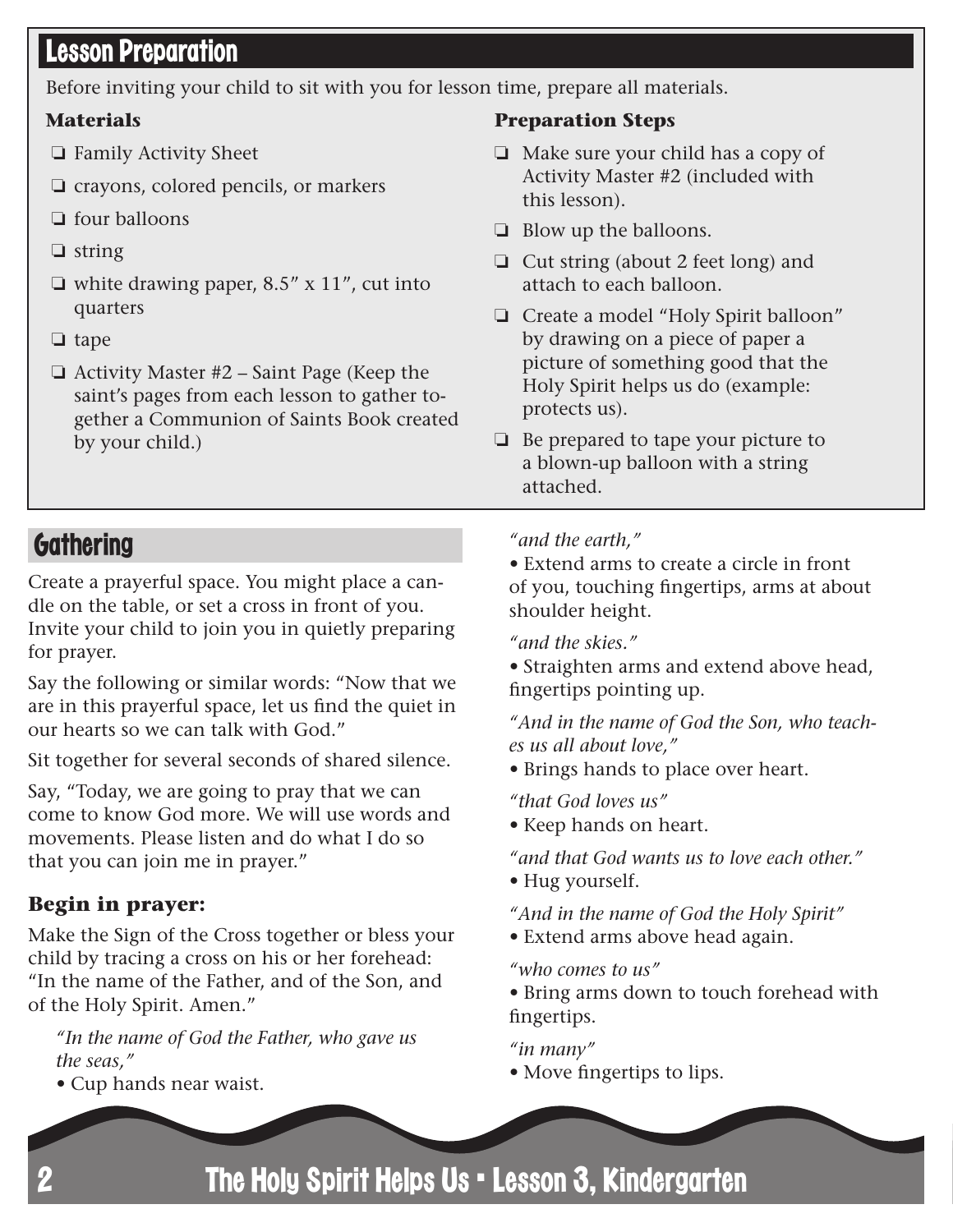*"many ways."* 

*•* Touch fingertips to heart.

*In your name, we pray that we come to know and love you as you know and love us.*

*Amen.*

#### **Discovering**

The Holy Spirit Helps Us. Turn to the first page of the Activity Sheet and read about how the Holy Spirit is always with us. Begin by telling your child that the Holy Spirit is the Third Person of the Holy Trinity.

Ask your child, "How can the Holy Spirit help you?"

Turn to the second page of the Activity Sheet. Ask your child the "Ask Me!" questions and review the answers.

### **Exploring**

Use the following activities to enrich your child's understanding of the lesson and of our Catholic faith.

**1. The Holy Spirit Is with Us.** Turn to the main activity of the Activity Sheet (center pages) and invite your child to describe what he or she sees. Give your child crayons or colored pencils. Explain the activity and have him or her complete it.

**2. Holy Spirit Balloon Toss.** Have your child recall that we can't see or touch the Holy Spirit. The Holy Spirit is like wind that carries a balloon up into the sky; we can't see the wind, but we know it's there. The Holy Spirit helps us to do what God wants, to do what is right, to help others, and to pray.

• Invite your child to draw pictures on the papers you prepared (paper cut into fourths) with each picture showing a different way that the Holy Spirit helps him/her to do what God wants him or her to do.

Give your child the blown-up balloons, and have him/her tape one of the pictures on each of the balloons.

• With the balloons, have your child sit down on the floor with you. Toss one of the balloons in the air and call out your child's name. Have him/ her try to catch the balloon before it touches the ground.

• When your child catches each balloon, he/she removes the drawing from the balloon and holding the drawing, says, "The Holy Spirit helps me... (whatever action the drawing depicts)."

• Repeat these steps several times.

Tell your child that the Holy Spirit helps us in many ways, and that we should be open to his help.

**3. The Communion of Saints: Saint Matthew.** Show your child the picture of Saint Matthew on the Family Activity page and read about him. Then read more about Saint Matthew to your child (see page 4).

Ask your child:

◗ "What was Saint Matthew's job before he became a follower of Jesus?"

◗ "What are some ways you can tell others about Jesus?"

Have your child write and draw about Saint Matthew using Activity Master #2.

#### Sending

**Pray with your child.** Begin by making the Sign of the Cross together, or bless your child by tracing a cross on his or her forehead. Pray aloud with your child.

*In the name of God the Father, who gave us the seas, •* Cup hands near waist.

*and the earth,* 

*•* Extend arms to create a circle in front of you, touching fingertips, arms at about shoulder height.

The Holy Spirit Helps Us • Lesson 3, Kindergarten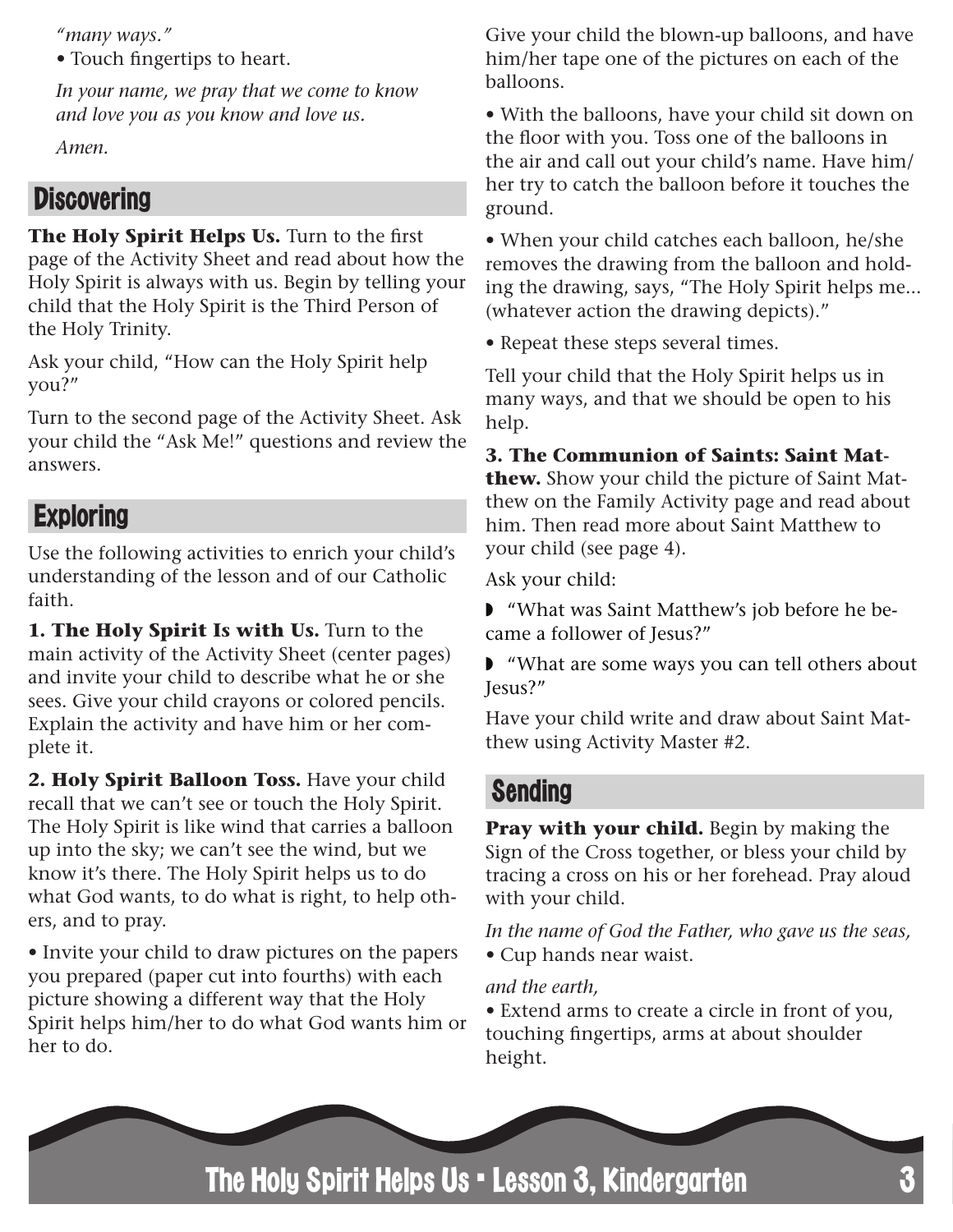*and the skies.* 

*•* Straighten arms and extend above head, fingertips pointing up.

*And in the name of God the Son, who teaches us all about love,* 

*•* Brings hands to place over heart.

*that God loves us* 

*•* Keep hands on heart.

*and that God wants us to love each other.* 

*•* Hug yourself.

*And in the name of God the Holy Spirit* 

*•* Extend arms above head again.

*who comes to us* 

*•* Bring arms down to touch forehead with fingertips.

*in many* 

*•* Move fingertips to lips.

*many ways.* 

*•* Touch fingertips to heart.

*In your name, we pray that we come to know and love you as you know and love us.*

*Amen.*

#### Saint Matthew

#### **Filled with the Holy Spirit**

Jesus chose twelve men to be his Apostles. One was Matthew. Many Jewish people didn't like him because of his job. Matthew was a tax collector.

Matthew was Jewish too, but he worked for the Romans, who ruled the Jewish people. He had to collect money from the Jewish people to pay the rulers. Some tax collectors also cheated and took extra money. Many people were confused when they saw that Jesus, who they knew was holy, had chosen a tax collector.

But Jesus knew there was good in Matthew. One day he saw Matthew hard at this work. "Follow

me!" Jesus said. Matthew left his work and followed Jesus for the rest of his life!

Matthew had the courage to do this because, like all of Jesus' Apostles, the Holy Spirit had come to him.

After Jesus went back to God in Heaven, Matthew worked hard in many ways to teach about Jesus and his great love. One way Matthew did this was sharing his story of Jesus in what is now known as the Gospel according to Matthew. The Gospel of Matthew is part of the Bible.